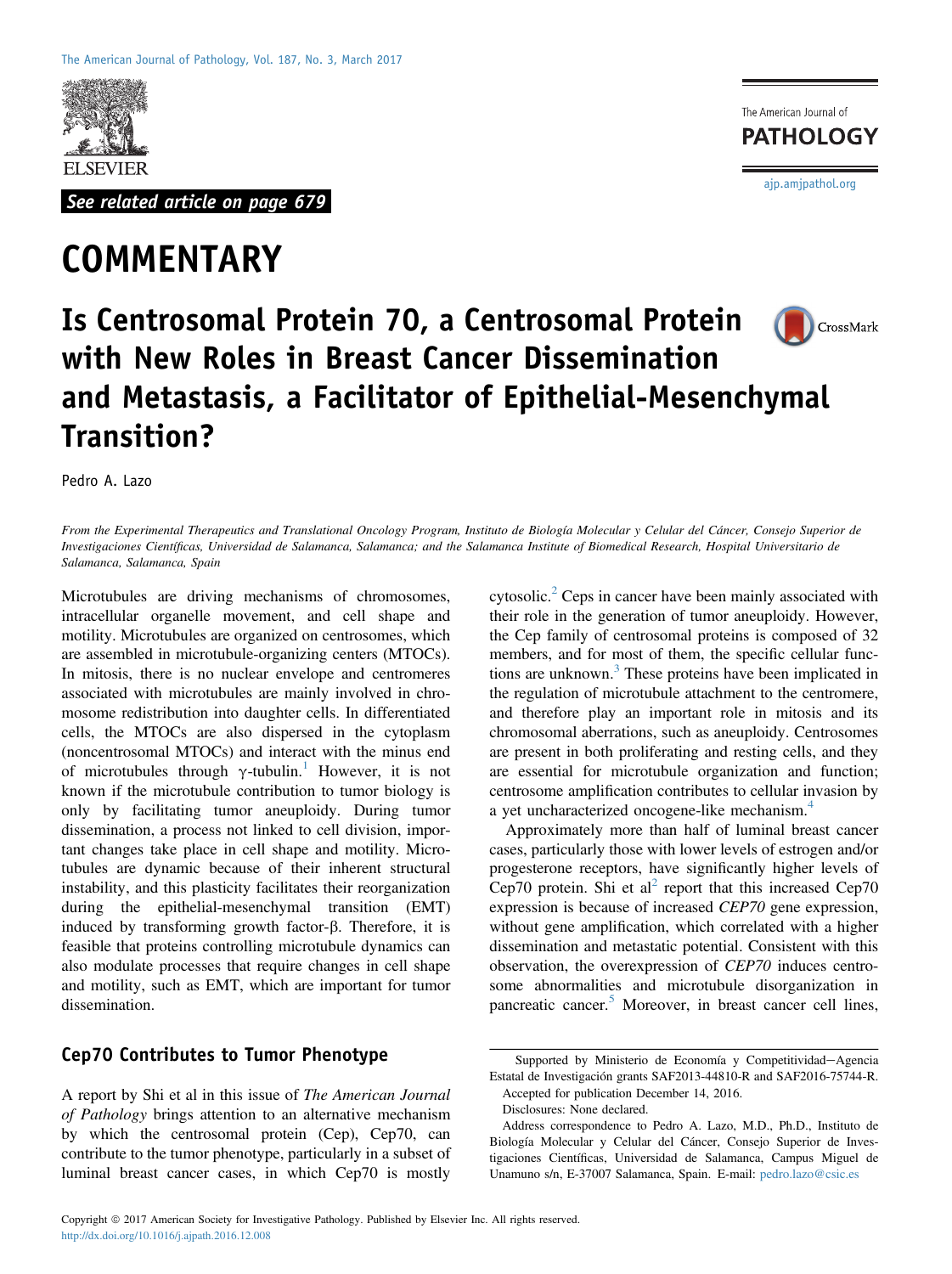CEP70 overexpression also induced an increase in cell migration and metastasis in animal models. $<sup>2</sup>$  $<sup>2</sup>$  $<sup>2</sup>$  Depletion of</sup> Cep70 resulted in a reduction of tumor cell motility and breast cancer metastasis in lung.<sup>[2](#page-2-1)</sup>

#### Potential Underlying Mechanisms

The above-mentioned observations suggest a novel biological role for Cep70 by a yet unknown mechanism. This effect of Cep70 is likely to be a consequence of the interaction of Cep70 with other centrosomal and microtubule proteins, which not only contribute to chromosome segregation, but also to changes in cell shape and motility, two components of the tumor phenotype. It is possible that these phenotypic effects are a consequence of facilitating the EMT by Cep70 ([Figure 1\)](#page-1-0).

Microtubules are composed of tubulin subunits that are dynamically regulated, and control chromosome movement in mitosis, nuclear movement, and cell motility and shape. $6-8$  $6-8$  $6-8$  Mechanistically, the effects of Cep70 are a likely consequence of the role of Cep70 on microtubule dynamics.<sup>[5](#page-2-4)</sup> The alteration of microtubule assembly and disassembly can have an effect on cell shape and motility, and Cep70 is a new component participating in EMT. This

<span id="page-1-0"></span>

Figure 1 Effect of centrosomal protein (Cep) 70 on microtubule organization. Cep70 overexpression and epithelial-mesenchymal transition (EMT) induce a disorganization of microtubules by causing a variation in their number and size (increases and decreases), as well as an altered pattern of covalent modifications. These dynamic microtubule alterations contribute to generation of aneuploidy by irregular distribution of chromosomes in daughter cells and to increased cell migration and formation of microtentacles that facilitate tumor cell dissemination and metastasis.

remodeling will facilitate both dissemination and formation of metastasis. In this context, Cep70 interacts with  $\gamma$ -tubulin and is critical for mitotic spindle assembly. $\frac{9}{5}$  $\frac{9}{5}$  $\frac{9}{5}$  But the recent study of Cep70 on other aspects of the tumor phenotype reveals its novel contributions in cancer.<sup>[2](#page-2-1)</sup> A functional regulatory link is likely to be a consequence of the effect of Cep70 on microtubule dynamics and covalent modifications. Cep70 binds to the ring of  $\gamma$ -tubulin protein at the minus end of microtubules, which interacts with centrosomes that play a fundamental role in the structural organization of cell shape and motility. Tumor aneuploidy or abnormal increase in chromosome numbers is a characteristic of tumor cells whose underlying mechanisms are not well known. In this context, the role played by proteins involved in different steps of chromosome segregation is likely to be important in the pathogenic mechanism. Proteins involved in aneuploidy have, in general, received limited attention in oncology. In this context, proteins interacting with centrosomes and microtubules are likely candidates to play a major regulatory role, because centrosomal aberrations have been associated with aneuploidy and cancer progression.<sup>[10](#page-3-1)</sup>

In centrosomes, Cep70 binds to the minus end of microtubules and promotes their assembly by increasing elongation, but not nucleation, which occurs at the plus end. $^{11}$  $^{11}$  $^{11}$  Cep70 has been shown to increase the number of microtubules.<sup>[5](#page-2-4)</sup> Therefore, proteins interacting with microtubules can alter the balance between these two processes. The minus end of microtubules interacts with MTOCs and noncentrosomal MTOCs, which also bind to  $\gamma$ -tubulin rings and are regulated by interactions with additional proteins that stabilize microtubules, as in the case of calmodulin-regulated spectrin associated protein  $(CAMSAP)$ .<sup>[1](#page-2-0)</sup> Alternatively, other proteins, such as ninein, can contribute to anchor new microtubules. $<sup>1</sup>$  $<sup>1</sup>$  $<sup>1</sup>$  Moreover,</sup> Cep70 has a long-range effect on microtubule fibers affecting the  $\alpha/\beta$  tubulin dimer, and this may contribute to its effect on elongation at the plus end. However, the mechanisms behind dynamically complex processes remain largely unknown. The Cep70 long-range effect is likely to be indirect on additional proteins or their covalent modifications, and might also require conformational changes in the microtubule fiber.

Microtubule fibers are regulated by several covalent modifications of tubulin. In microtubules, a-tubulin acetylated in lysine  $40^{12}$  $40^{12}$  $40^{12}$  is deacetylated by two deacetylases, the NAD-dependent Sirt2 and the NAD-independent histone deacetylase 6 (HDAC6). These two deacetylases have overlapping and distinct roles on tubulin acetylation and its distribution on the fiber. The loss of a-tubulin K40 acetylation is associated with the promotion of EMT induced by transforming growth factor- $\beta$ .<sup>[13](#page-3-4)</sup> Inhibition of degrety later the acetylation pattern but deacetylase activity can alter the acetylation pattern, but how this local effect at the minus end is transmitted to the fiber remains unknown. The inactivation of Sirt2 facilitates the K40 hyperacetylation of tubulin in a subset of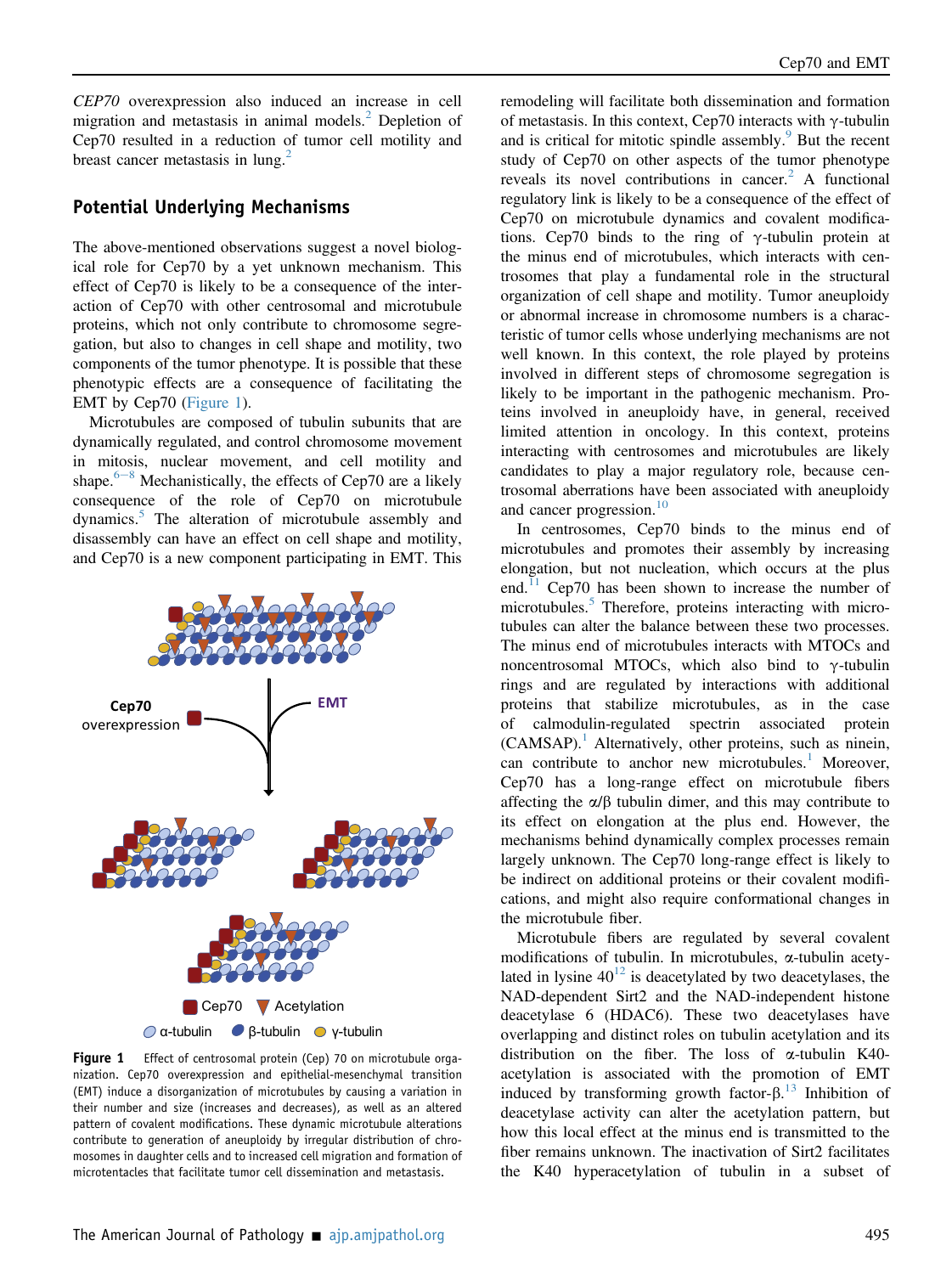perinuclear microtubules, which are also not accessible to  $HDAC6<sup>14</sup>$  $HDAC6<sup>14</sup>$  $HDAC6<sup>14</sup>$  and causes a local alteration in the acetylation pattern of the microtubule fiber. Therefore, these variations in the acetylation pattern are likely to affect microtubule interactions with other proteins that affect either microtubule structure and dynamics, their protein associations, or their functions. Microtubule post-translational modifications might control MTOC and noncentrosomal MTOC locations. $\frac{1}{1}$  $\frac{1}{1}$  $\frac{1}{1}$  Cep70 can also regulate the stability of microtubules by its interaction with HDAC6 in the cytoplasm and increasing tubulin acetylation.<sup>[15](#page-3-6)</sup> In support of this role for microtubule acetylation, variation in the level of tubulin acetylation modifies the migration properties of neural cells.[16](#page-3-7) In this context, it is important to know how Cep70 levels alter the acetylation pattern of microtubules and of their associated proteins in tumor cells. Other proteins, such as coiled-coil protein associated with myosin II and DISC1 (CAMDI), also interact in microtubules, with HDAC6 inhibiting its activity and resulting in increased tubulin acetylation and neural cell motility.<sup>[16](#page-3-7)</sup> Thus, an altered tubulin acetylation pattern might contribute to cell migration. Moreover, Cep70 might also contribute to cell migration by facilitating tubulin detyrosylation, which is a necessary step to facilitate EMT and promote endothelial engagement.

Cep70 also contributes to angiogenesis that also requires cellular migration and reorganization of vascular endothelial cells.<sup>[18](#page-3-9)</sup> Cep70 is important for cdc42 and Rac1 activation,  $18$ and both proteins are regulators of cell motility and angio-genesis<sup>[19](#page-3-10)</sup>; regulation of small GTPases by acetylation of specific guanine nucleotide exchange factors contributes to cell motility. $20$  Consistent with this role on motility, depletion of Cep70 in breast cancer cell lines resulted in a defective cell migration.<sup>[2](#page-2-1)</sup> Moreover, the altered stability of microtubules also facilitates the formation of microtentacles in breast cancer circulating cells and enhances their metastatic potential. $21$ 

#### Cep70 in Cancer Cell Biology

To understand the complex role of Cep70 in cancer cell biology, it will be necessary to understand its regulation and the signals that impinge on it, directly or indirectly, as well as the interplay among the different proteins that bind and form a complex at the minus end on the  $\gamma$ -tubulin ring. This may function by acting on microtubule ends by regulating their assembly and disassembly, as well as by their effect on the  $\alpha/\beta$  tubulin subunits in the fiber, which undergo covalent modifications and interactions with a large number of proteins. Cep76, another centrosomal protein, is regulated by phosphorylation and acetylation.[22](#page-3-13) Therefore, it is likely that similar covalent modifications will be affected by Cep70, which might also be phosphorylated, and contribute to the coordination of its roles in different biological processes.

The findings in this report<sup>[2](#page-2-1)</sup> open up several questions regarding the role of Cep70 in cancer. Is this effect of Cep70 on cell migration also common to erbB2 or triple-negative breast cancer cases, or to other types of carcinomas? How are mitogenic and cell adhesion signals connected to CEP70 gene expression? Does Cep70, by modulating tubulin covalent modifications, alter microtubule functions? What is the functional link between Cep70 and EMT induced by transforming growth factor- $\beta$ ? Can this role of Cep70 on cellular motility be disrupted by pharmacological intervention, and thus be of potential use as a target with the aim of preventing tumor dissemination?

### Cep70 as a Therapeutic Target

Oncologic treatments targeting microtubules can likely function, not only by blocking chromosome segregation in mitotic cells, but also by interfering with cell movement and migration, and thus reducing the likelihood of dissemination and metastasis formation. The role played by Cep70 makes it a potential therapeutic target, with the advantage that it is located in a more restricted and localized position compared with the number and size of microtubules, which constitute a much more dispersed intracellular target.

# Conclusion

A better understanding of the minus end of microtubules and its pharmacological manipulation can open up new therapeutic opportunities to control or prevent tumor dissemination.

#### <span id="page-2-0"></span>References

- <span id="page-2-1"></span>1. Sanchez AD, Feldman JL: Microtubule-organizing centers: from the centrosome to non-centrosomal sites. Curr Opin Cell Biol 2016, [Epub ahead of print] doi[:10.1016/j.ceb.2016.09.003](http://10.1016/j.ceb.2016.09.003)
- <span id="page-2-2"></span>2. [Shi X, Li D, Wang Y, Qin J, Wang J, Ran J, Zhang Y, Huang Q,](http://refhub.elsevier.com/S0002-9440(17)30042-1/sref2) [Liu X, Zhou J, Liu M: Discovery of centrosomal protein 70 as an](http://refhub.elsevier.com/S0002-9440(17)30042-1/sref2) [important player in the development and progression of breast cancer.](http://refhub.elsevier.com/S0002-9440(17)30042-1/sref2) [Am J Pathol 2017, 187:679](http://refhub.elsevier.com/S0002-9440(17)30042-1/sref2)-[688](http://refhub.elsevier.com/S0002-9440(17)30042-1/sref2)
- <span id="page-2-3"></span>3. [Kumar A, Rajendran V, Sethumadhavan R, Purohit R: CEP proteins:](http://refhub.elsevier.com/S0002-9440(17)30042-1/sref3) [the knights of centrosome dynasty. Protoplasma 2013, 250:965](http://refhub.elsevier.com/S0002-9440(17)30042-1/sref3)-[983](http://refhub.elsevier.com/S0002-9440(17)30042-1/sref3)
- <span id="page-2-4"></span>4. [Godinho SA, Picone R, Burute M, Dagher R, Su Y, Leung CT,](http://refhub.elsevier.com/S0002-9440(17)30042-1/sref4) [Polyak K, Brugge JS, Thery M, Pellman D: Oncogene-like induction](http://refhub.elsevier.com/S0002-9440(17)30042-1/sref4) [of cellular invasion from centrosome ampli](http://refhub.elsevier.com/S0002-9440(17)30042-1/sref4)fication. Nature 2014, 510:  $167 - 171$  $167 - 171$  $167 - 171$
- <span id="page-2-5"></span>5. [Xie S, Qin J, Liu S, Zhang Y, Wang J, Shi X, Li D, Zhou J, Liu M:](http://refhub.elsevier.com/S0002-9440(17)30042-1/sref5) [Cep70 overexpression stimulates pancreatic cancer by inducing](http://refhub.elsevier.com/S0002-9440(17)30042-1/sref5) [centrosome abnormality and microtubule disorganization. Sci Rep](http://refhub.elsevier.com/S0002-9440(17)30042-1/sref5) [2016, 6:21263](http://refhub.elsevier.com/S0002-9440(17)30042-1/sref5)
- 6. [Ritter A, Kreis NN, Louwen F, Wordeman L, Yuan J: Molecular](http://refhub.elsevier.com/S0002-9440(17)30042-1/sref6) [insight into the regulation and function of MCAK. Crit Rev Biochem](http://refhub.elsevier.com/S0002-9440(17)30042-1/sref6) [Mol Biol 2016, 51:228](http://refhub.elsevier.com/S0002-9440(17)30042-1/sref6)-[245](http://refhub.elsevier.com/S0002-9440(17)30042-1/sref6)
- 7. [Sun BO, Fang Y, Li Z, Chen Z, Xiang J: Role of cellular cytoskeleton](http://refhub.elsevier.com/S0002-9440(17)30042-1/sref7) [in epithelial-mesenchymal transition process during cancer progres](http://refhub.elsevier.com/S0002-9440(17)30042-1/sref7)sion. Biomed Rep 2015,  $3:603-610$  $3:603-610$